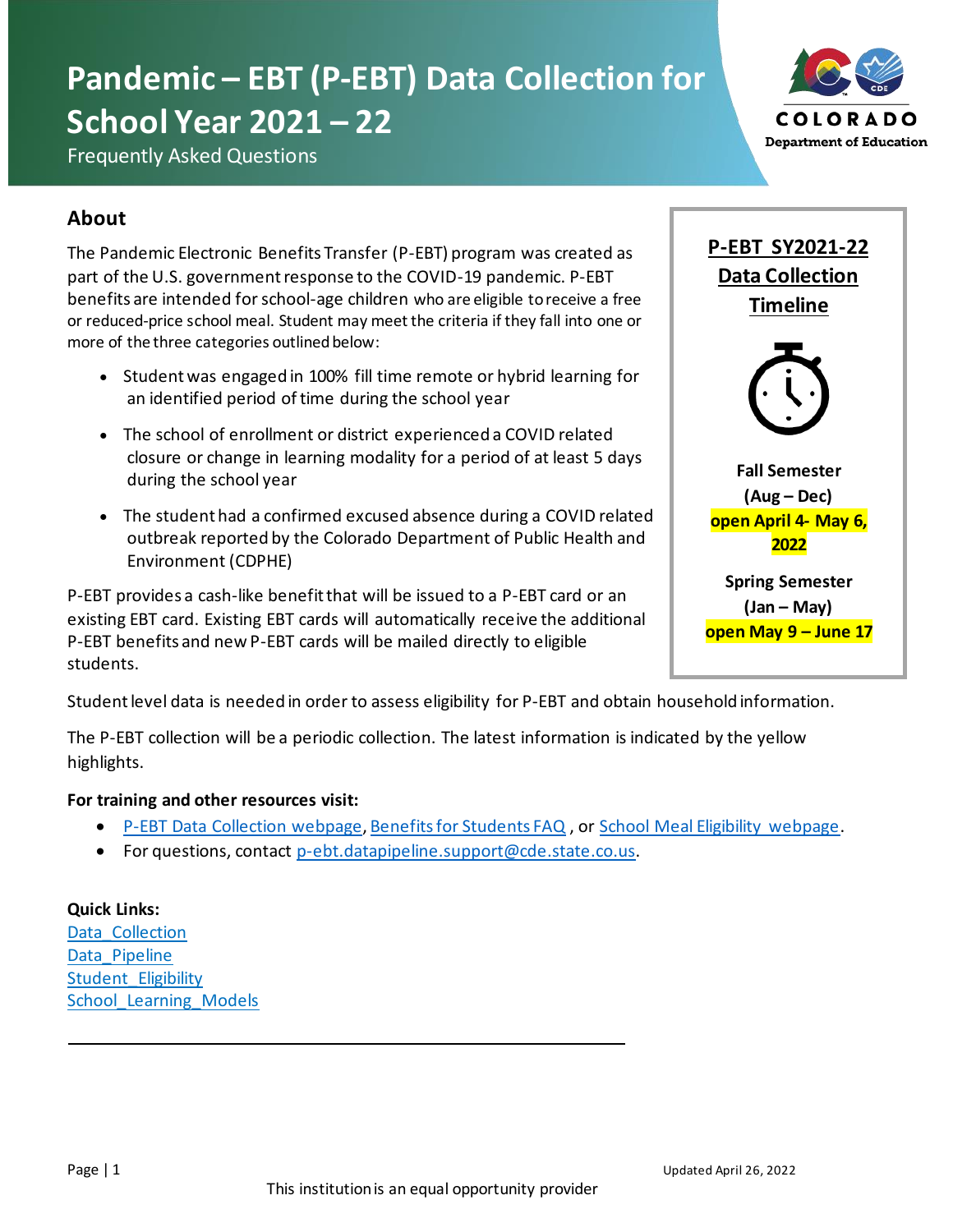

## **General**

For SY2021-2022, CDE will utilize COVID-19 related outbreak data from the Colorado Department of Public Health and Environment in combination with student data submitted in the CDE data pipeline to assess student eligibility for P-EBT benefits. The P-EBT data collection will provide confirmation of excused absence during the outbreak period.

Districts should provide attendance data for all students even if there are no outbreaks identified at the schools, as parents/guardians will be able to request benefits if their student was reported with an excused absence due to COVID-19 outside of a school / grade-level CDPHE reported outbreak.

## **Is this data collection required?**

Districts have the option of not providing any data, not providing data from non-participating NSLP schools, or only providing data for students that are eligible for free or reduced-price school meals. There will be no consequencesfrom CDE or USDA for districts not providing data.

The ramifications of not providing data or not providing a full list of all enrolled students include:

- Students will not receive full P-EBT benefits, or their receipt of benefits will be delayed.
- Studentswho transferred between districts may not receive full benefits entitlement without full data for comparison, and most recent home address.
- The data collection will be passed through a series of validation checks including eligibility data from 2019-20 and 2020-21 school years to ensure the maximum amount of benefits are provided to the student. This process will be incomplete without full student data, resulting in potentially eligible students not being identified and not receiving the maximum benefit entitlement.
- Summer P-EBT benefits were issued for summer 2021 using data submitted by the school districts to determine P-EBT benefit eligibility to qualifying students. A similar process will be used for Summer 2022. Submitting data now may reduce the burden of submitting additional data in the Fall to confirm eligibility criteria for students.

## **Why is the collection occurring at the end of the school year and with such a quick turnaround?**

P-EBT was extended, and a new state plan was developed based on feedback from districts. Implementation of the plan required an analysis of data infrastructures and creation of the data pipeline upload to minimize workload for districts while best meeting the needs of families. CDE and CDHS worked as quickly as possible to meet these needs.

## **Do we need parents' permission to send in this information?**

Student data can be shared without the need for parental consent for the purposes of state and federal education and nutrition programs and P-EBT qualifies as a federal nutrition program. All CDE and CDHS 3rd party agreement processes were followed to allow vendors to have access to student data for the purposes of supporting the P-EBT allocation process. All data privacy and data protection practices are being followed. The Education Data Advisory Committee (EDAC) has approved the data collection. For specific legislation information about P-EBT: [https://www.fns.usda.gov/snap/state-guidance-coronavirus](https://nam12.safelinks.protection.outlook.com/?url=https%3A%2F%2Fwww.fns.usda.gov%2Fsnap%2Fstate-guidance-coronavirus-pandemic-ebt-pebt&data=04%7C01%7Cbwestberry%40psdschools.org%7Ca485fb22d24e441cb04a08d8f48ba382%7C0d6d846ceadd4b6cb03ef15cd4b7e9cf%7C0%7C0%7C637528227875321121%7CUnknown%7CTWFpbGZsb3d8eyJWIjoiMC4wLjAwMDAiLCJQIjoiV2luMzIiLCJBTiI6Ik1haWwiLCJXVCI6Mn0%3D%7C1000&sdata=xKPYaGbCfcwm0Vm3K2rEAwx%2BjMbVWI86qYLs4%2BOMwq8%3D&reserved=0)[pandemic-ebt-pebt.](https://nam12.safelinks.protection.outlook.com/?url=https%3A%2F%2Fwww.fns.usda.gov%2Fsnap%2Fstate-guidance-coronavirus-pandemic-ebt-pebt&data=04%7C01%7Cbwestberry%40psdschools.org%7Ca485fb22d24e441cb04a08d8f48ba382%7C0d6d846ceadd4b6cb03ef15cd4b7e9cf%7C0%7C0%7C637528227875321121%7CUnknown%7CTWFpbGZsb3d8eyJWIjoiMC4wLjAwMDAiLCJQIjoiV2luMzIiLCJBTiI6Ik1haWwiLCJXVCI6Mn0%3D%7C1000&sdata=xKPYaGbCfcwm0Vm3K2rEAwx%2BjMbVWI86qYLs4%2BOMwq8%3D&reserved=0)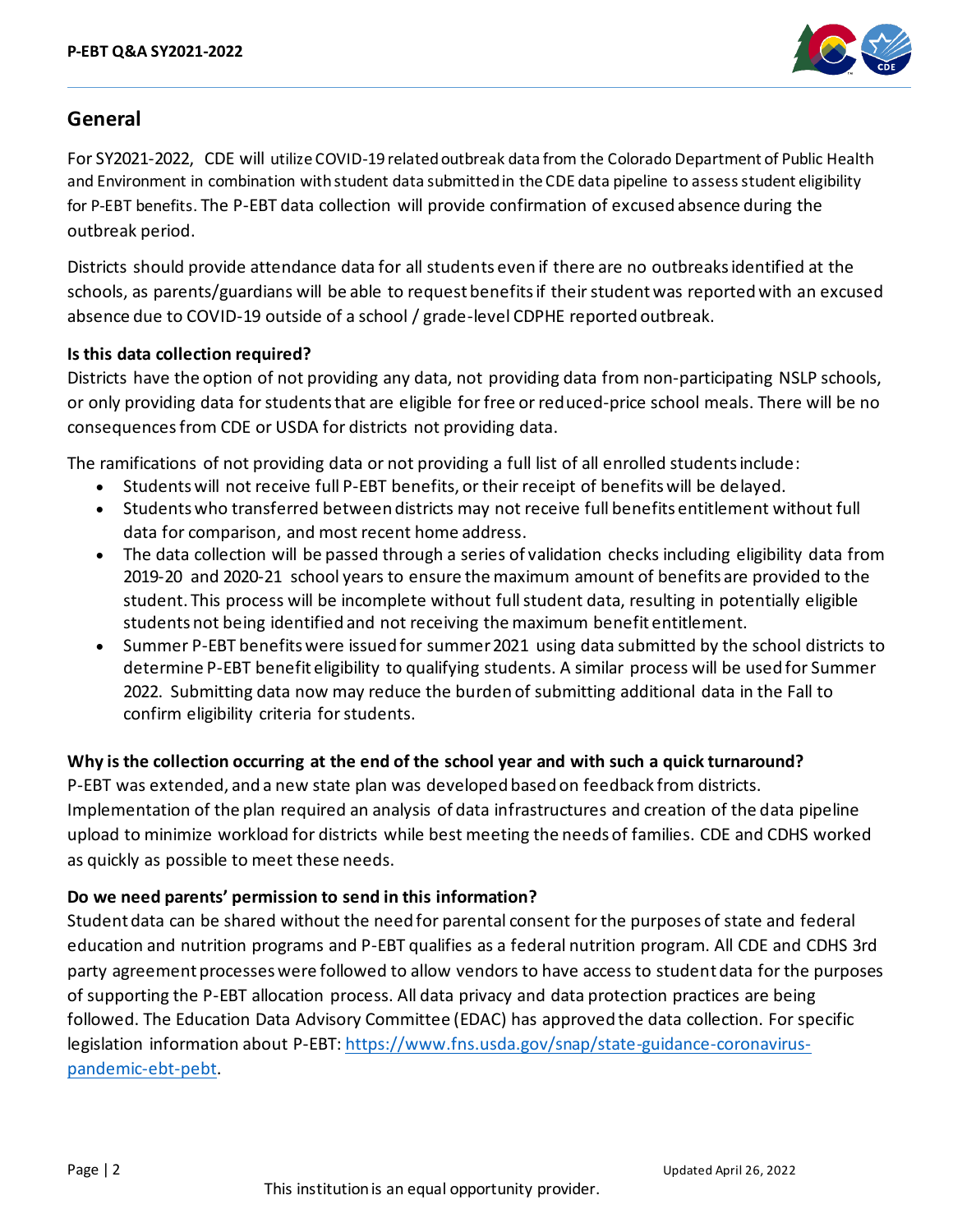

## **CDE Email**

CDE is working with a 3rd party vendor (Crocus LLC) and will jointly be using Data Pipeline for SIS uploads and Smartsheet forms to confirm districts month-by-month learning modality. A google sheet will also be used to allow districts to confirm the learning modality for individual schools where there is increased student benefit eligibility over the district learning modality. Emails may be received from Smartsheet (autmation@app.smartsheet.com) or google (drive-shares-noreply@google.com) for gathering information. All email responses should come from [\(p-ebt.datapipeline.support@cde.state.co.us](mailto:p-ebt.datapipeline.support@cde.state.co.us)) and possibly Lori Ludwick-Pascuzzi [\(lludwick-pascuzzi@crocusllc.com\)](mailto:lludwick-pascuzzi@crocusllc.com) our 3rd party contractor.

# <span id="page-2-0"></span>**Data Collection**

- 1. **What is considered a COVID related outbreak?** An outbreak is defined as 5 or more cases from different households. i.e., within the 3rd grade or a school sport team
- 2. **Do all students, regardless of Free/Reduced status need to be included?** Yes, all students should be included as CDE can check FRPL eligibility back to the 19-20 school year to determine P-EBT eligibility. Reporting all students is also helpful for answering questions of why a

student may not be eligible for P-EBT benefits.

3. **Can we submit only students who are free or reduced price eligible?**

Data submission including ALL studentsincluding ACTIVE and INACTIVEstudents (i.e., any student that was enrolled) during each respective semesteris recommended for several reasons:

- a. Data is being compared across several different sources (i.e., October Count from multiple years, Student End of Year data, CDPHE data regarding COVID outbreaks and this data collected through Data Pipeline to determine the eligibility and maximum benefit entitlement for students.
- b. Current school enrollment may have the most up to date address information but enrollment at a previous school may deem the student eligible for benefitsfor part of the school year.
- c. More students may be eligible for benefits for the summer, and the data will help make that determination.
- d. The Colorado P-EBT Support Centerwill encourage parents/families who may be eligible to apply for free or reduced-price school meals and need to have the data for those students if their information changes.
- e. Even if a student attends a school where meals were provided during remote learning (i.e., grab and go meals), the studentis not automatically disqualified from receiving P-EBT benefits.
- 4. **Does the collection need to include the free and reduced-price meal status as of October 1 st plus**  any new statuses? October 1<sup>st</sup> statuses may have included students that had a carryover status.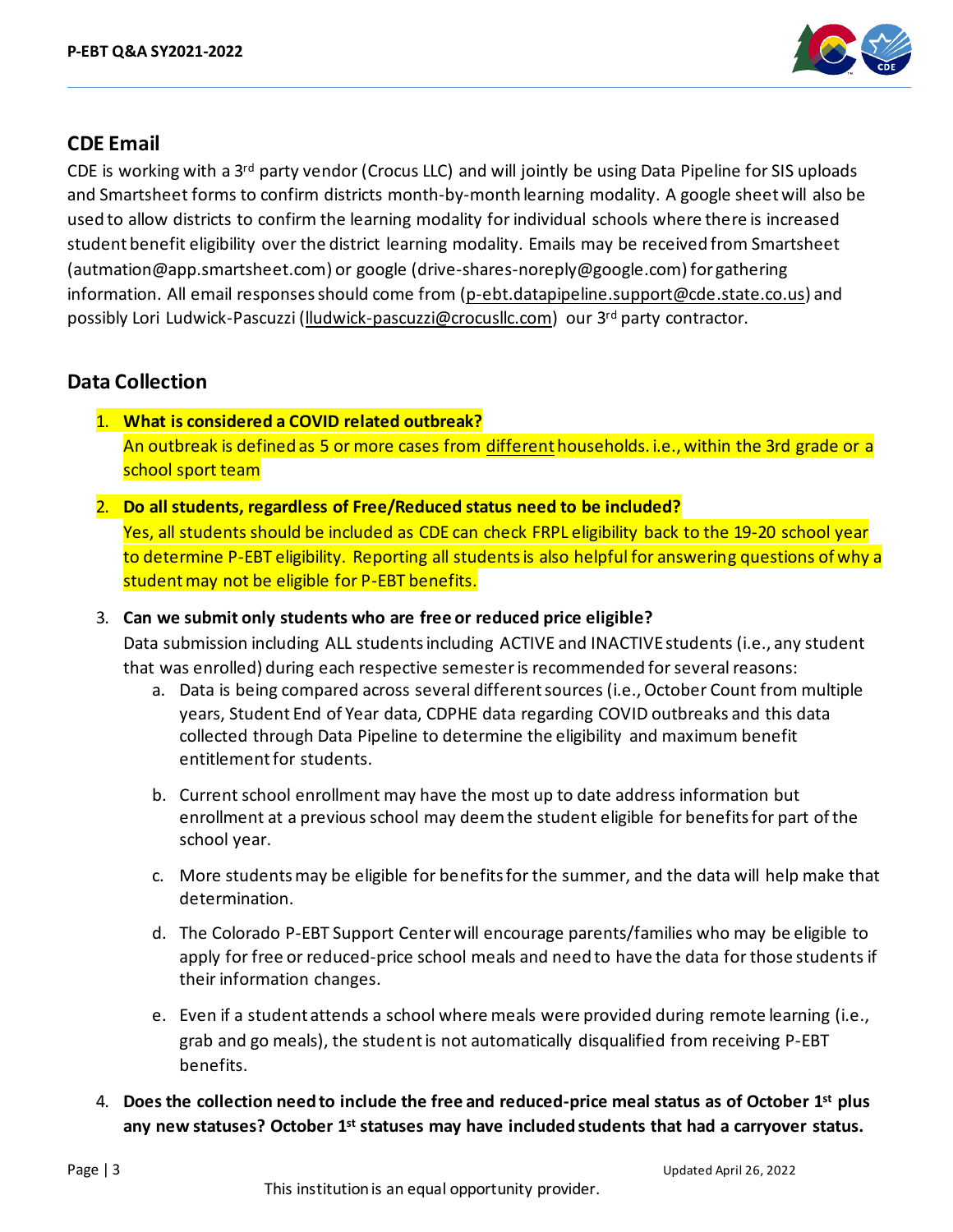

The student free and reduced-price meal status must be reported as of the data pipeline collection period (e.g., fall semester or the months of August through December 2021). CDE is working with a 3<sup>rd</sup> party data vendor to analyze data against October Count data to ensure the best "status" is provided to the student.

#### 5. **What is the definition of Free/Reduced Price eligible?**

Report any free and reduced-price meal status no matter how it was determined. (e.g. Family Economic Survey (FEDS form), application, direct certification, homeless, foster, migrant status and/or Head Start).

#### 6. **What about Charter Choice Schools?**

Charter Schools under a Charter School Food Authority (SFA) is encouraged to work with the SFA to obtain the most up-to-date free and reduced-price eligibility status. If you cannot obtain this, then you must report the status that was reported for October count.

## **Data Collection: Addresses**

7. **Why is the parent/guardian and primary address information required?**

Addressinformation is needed for purposes of mailing P-EBT cards to eligible students. Parent name information will be included for verification purposes for Colorado P-EBT Support Centerstaff.

- 8. **What address is used for a foster student, who has changed their residence?** We work with CDHS's Child Welfare team to collect current contact information.
- 9. **How do we determine the address to use if more than one address in the SIS?** Only one parent/guardian can be submitted. The general rule would be to use the parent/guardian the school sends communications to. The goal is to provide the best feasibly available data.
- 10. **Some students could be reported by two or more districts. How will you know what the most recent contact information is?**

For the 2021-2022 school year P-EBT Data Collection, an Enrollment Entry Date and Enrollment Exit Date has been added to the data collection. Current enrollment will be determined based on that data provided. This provides a full enrollment picture for the student through the eligibility analysis.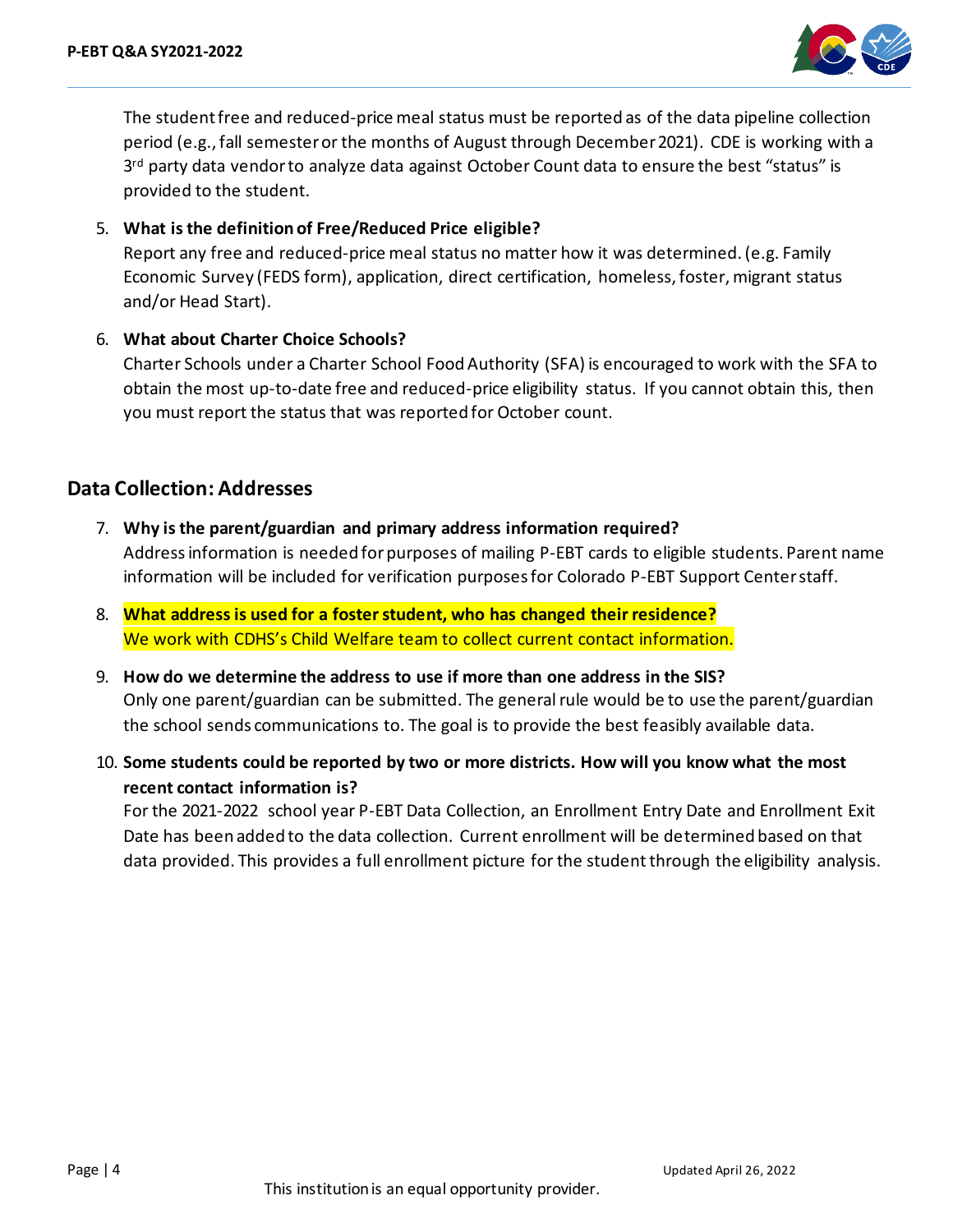

## <span id="page-4-0"></span>**Data Pipeline**

- 1. **Is there a layout template?** An excel version of the [P-EBT data collection template](https://www.cde.state.co.us/datapipeline/p-ebtdatacollectiontemplate) is available on th[e P-EBT data collection](https://www.cde.state.co.us/datapipeline/p-ebtdatacollection) [webpage.](https://www.cde.state.co.us/datapipeline/p-ebtdatacollection)
- 2. **What are the file specifications for the P-EBT collection?** The P-EBT file specifications can be found on the School [Meal Eligibility](https://www.cde.state.co.us/nutrition/schoolmealeligibility) and the [P-EBT data collection](https://www.cde.state.co.us/datapipeline/p-ebtdatacollection) [webpage.](https://www.cde.state.co.us/datapipeline/p-ebtdatacollection)
- 3. **What is the role/permission setting to access the collection in the data pipeline?** The Identity Management(IDM) role for the P-EBT collection is PIPELINE-####-PBT~LEAAPPROVER where #### is the district code.
- 4. **Where is the P-EBT section located on the pipeline, and when will it be open for submissions?** The P-EBT Data Collection is within the existing data pipeline. Login to the data pipeline [\(https://www.cde.state.co.us/idm/datapipeline](https://www.cde.state.co.us/idm/datapipeline)) and the collection will show on the left-hand side of the menu if you've been assigned access to that collection. The collection

There will be three data collection periods for the 2021-2022 School Year P-EBT effort:

- Collection 1: Fall Semester 2021 will cover the months of August December 2021 ONLY
	- Opening Date: Monday, April 4, 2022
	- Closing Date: Friday, April 28, 2022
- Collection 2: Spring Semester 2022 will cover the months of January May 2022 ONLY
	- Opening Date: Monday, May 2, 2022
	- Closing Date: Friday, June 17, 2022
- Collection 3: Omissions and Corrections for both Fall Semester 2021 and Spring Semester 2022. Opening date: TBD - Late summer/Early fall 2022.

#### 5. **What is the difference between April and May/June collections?**

We are looking to have the totality of enrolled students to be reported in both the April and May/June uploads. The USDA is requiring that states collect the data AFTER the timeframe to ensure actual and not projected data is collected. The Fall collection covers the months of August through December 2021 only, and the Spring collection cover the months January through May 2022.

\*We acknowledge that what is being defined as a semester is NOT typically how districts define their semesters by their calendars. For the purposes of P-EBT data collections, Fall Semester includes the months of August – December 2021 and Spring Semester includes the months of January – May 2022.

#### 6. **Who can I contact with questions?**

For questions about how to assign the data collection, please contact [CDEIdM@cde.state.co.us.](mailto:CDEIdM@cde.state.co.us) General P-EBT questions can be sent to [p-ebt.datapipeline.support@cde.state.co.us](mailto:p-ebt.datapipeline.support@cde.state.co.us)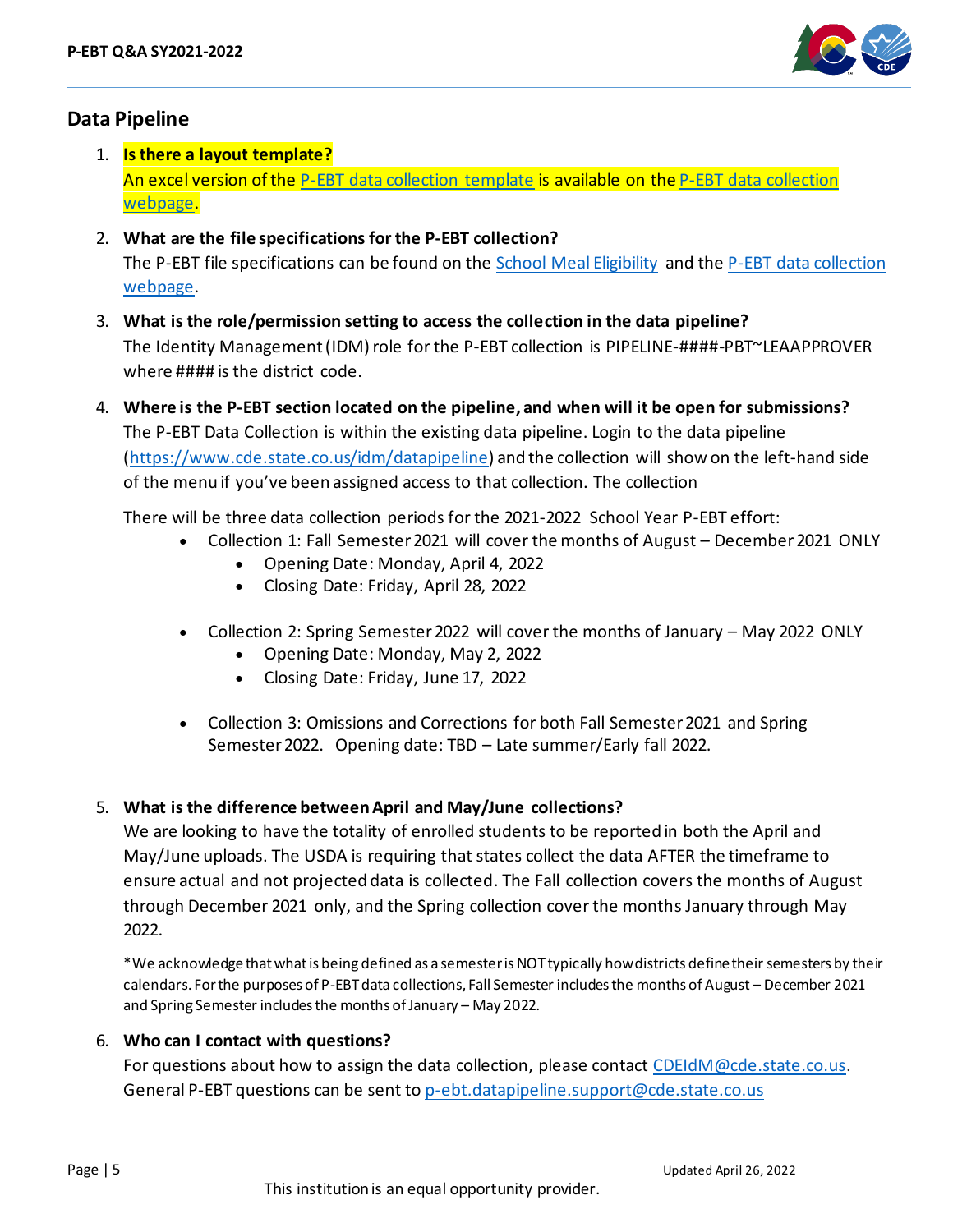

#### 7. **How do I make Data Corrections to my submission in Data Pipeline?**

To make amendments to the data already submitted, districts can choose to replace all data submitted, or select Append to update specific records. Detailed steps for making amendments can be found on p.9 of [P-](https://www.cde.state.co.us/nutrition/pebtdatapipelineinstructions)[EBT Data Pipeline Instructions](https://www.cde.state.co.us/nutrition/pebtdatapipelineinstructions)

#### 8. **Common Error – Submitting data collection**

Once the data is uploaded, click on the **Submit to CDE** button to finalize the process. To get to the "Submit to CDE" button, from the Status Dashboard screen, click the radio button next to your District's name and then click on the name of your District. Click on the "Submit to CDE" button. Once that has been completed, the user should receive an email saying "Record(s) is submitted for approval".

| File Type * Student Pandemic EBT Reimbursements ¥                                                                                                         |                |         | School Year* 2020-21 w<br>Submit |             |         | Organization/LEA * [1790-Limon RE-4J |        | v                   |
|-----------------------------------------------------------------------------------------------------------------------------------------------------------|----------------|---------|----------------------------------|-------------|---------|--------------------------------------|--------|---------------------|
|                                                                                                                                                           |                |         |                                  |             |         |                                      |        |                     |
|                                                                                                                                                           |                |         |                                  |             |         |                                      |        | Finalized: No       |
|                                                                                                                                                           |                | Total   | Validation                       | <b>RITS</b> | Ignore  | Overall                              | Data   | <b>Last Updated</b> |
| <b>LEA</b>                                                                                                                                                | Data<br>Exists | Records | Enrors                           | Errors      | Errors  | <b>Status</b>                        | Locked | Date                |
| Please note: Not all data issues are presented as warnings or errors. Review Cognos data reports for additional analysis regarding data quality.<br>Excel |                | 16      |                                  | ¢.          | $^{14}$ |                                      |        | 04/13/2021          |

Click on the "Submit to CDE" button. Once that has been complete, the data will be submitted and locked.

| Data Exists Y        | Validation Errora 0          |  |
|----------------------|------------------------------|--|
| <b>RITS Errors</b> 0 | Last Updated Date 04/19/2021 |  |

You can verify the submission has been completed on the Status Dashboard screen. Once the data has been submitted, the Overall Status will display "S" for submitted and the Data Locked will display "Y".

|  | Data<br><b>Exists</b> | <b>Total</b><br><b>Records</b> | Validation<br><b>Errors</b> | <b>RITS</b><br><b>Errors</b> | Ignore<br><b>Errors</b> | Overall<br><b>Status</b> | Data<br>Locked | <b>Last Updated</b><br>Date |
|--|-----------------------|--------------------------------|-----------------------------|------------------------------|-------------------------|--------------------------|----------------|-----------------------------|
|  |                       |                                |                             |                              |                         |                          |                | 14/22/2021                  |

#### 9. **Common Error – No records uploaded**

Occasionally, an email generated from Data Pipeline indicates a file was uploaded successfully but there were actually NO records uploaded. Open the email to verify the number of records and the number of errors. This usually means the file structure was not accepted. Use the Format Checker feature in Data Pipeline to verify the file can be accepted.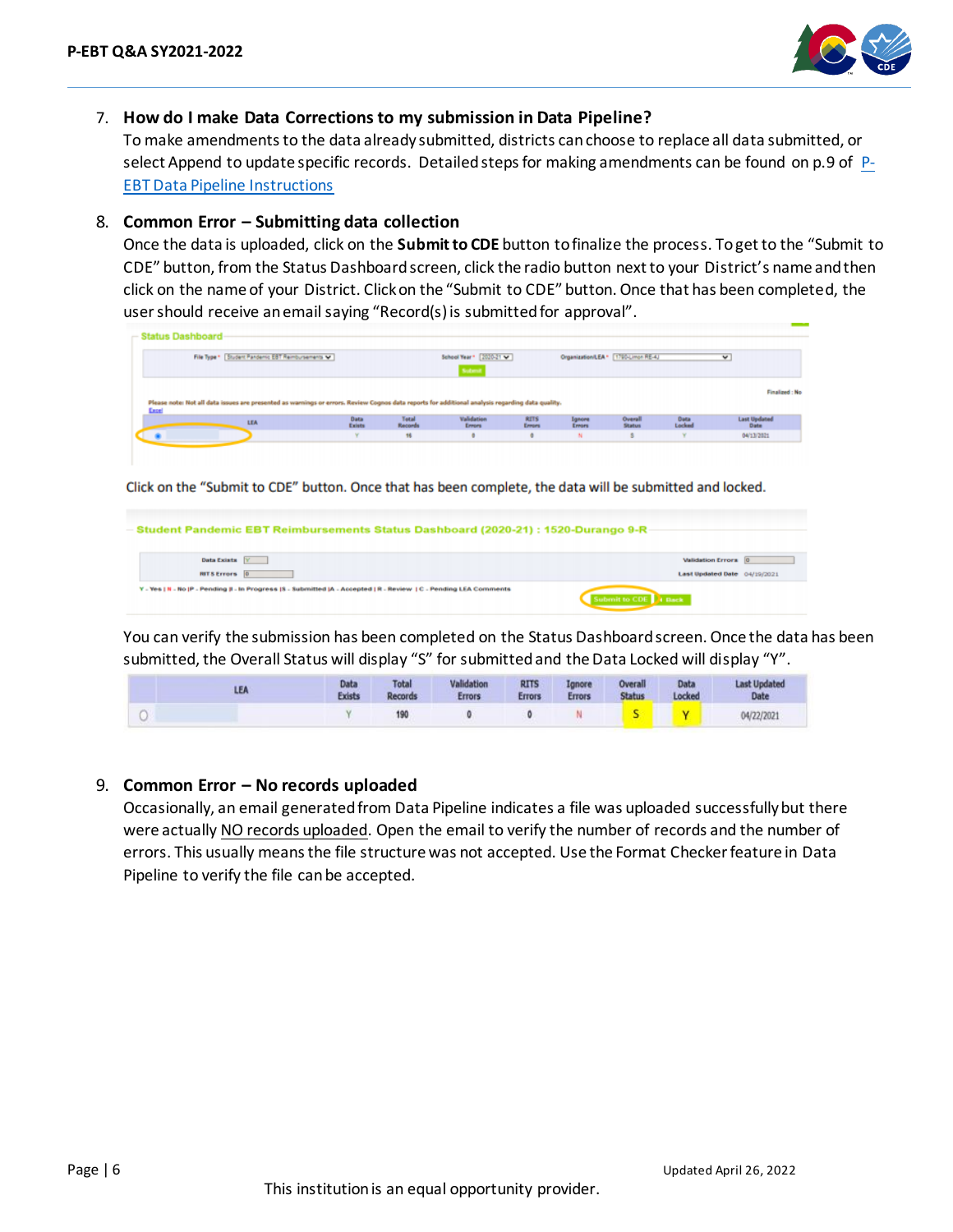

9170 - Education reEnvisioned BOCES Data Pipeline - PEBT: File Successfully Submitted Data Pipeline x Student Pandemic EBT Reimbursements Processed by Data Pipeline for School year 2020-21: Dataset: Student Pandemic EBT Reimbursements File Tyne: Student Pandemic FRT Reimhursements File: EBT20210427.csv Submission ID: 604876 District: Date: 04/27/2021 10:50 AM Collection Type: Student Pandemic EBT Reimbursements Student Pandemic EBT Reimbursements Name: Liser ID: Email: Record Count:  $\sqrt{ }$ Error Count: 0 Data Pipeline test system (QA) can be accessed here: https://cdx.cde.state.co.us/pipeline

This data has NOT been successfully uploaded and has not been submitted.

# <span id="page-6-0"></span>**Student Eligibility**

1. **Who is eligible for P-EBT?**

P-EBT benefits are intended for students enrolled at NSLP participating sites or attending a CEP or Provision 2 school, who were not able to access free or reduced-price school meals during the time that schools were closed or operated a reduced schedule, or the students was enrolled in 100% full time remote or hybrid learning, or experienced absences due to COVID. Link to the eligibility [decision flow chart](https://www.cde.state.co.us/nutrition/pebteligibilityflowchart) for SY 2021-2022.

- 2. **If the student was free using carry-over and later no longer qualified as free or reduced-price eligible and/or changed to paid status after verification, how should they be reported?** Report the free or reduced-price meal status as of the date of the data submission and we will complete the analysis using all available data to ensure the student is receiving the maximum allowable benefit.
- 3. **Do we need to submit pre-school students (students under 6)?** Yes, if the pre-school studentis enrolled at the school.
- **4. How should preschool students who attended in person be reported?** Students who attended in-person, should be reported as 3 (In-person) for the Learning Modality.
- **5. Under what circumstances would a student who has not qualified for Free/Reduced in some manner during the 2021-22 school year (i.e., F&R Application, Direct Certification, Family Economic Survey, Charter Choice, Foster, Migrant, Homeless, or Head Start) be eligible for any P-EBT funds?**

There likely will be instances where a student qualified for free or reduced-price meals in 2019-20 or 2020-21 but has not been certified for 2021-22. These students will still be eligible for P-EBT. In addition, we are also matching student records to October Count data from 2019-20 through 2021- 22 (in case they were wrongly reported in the data pipeline) as well as foster and Migrant student data. If a student's eligibility was mis-reported, we will be able to identify it.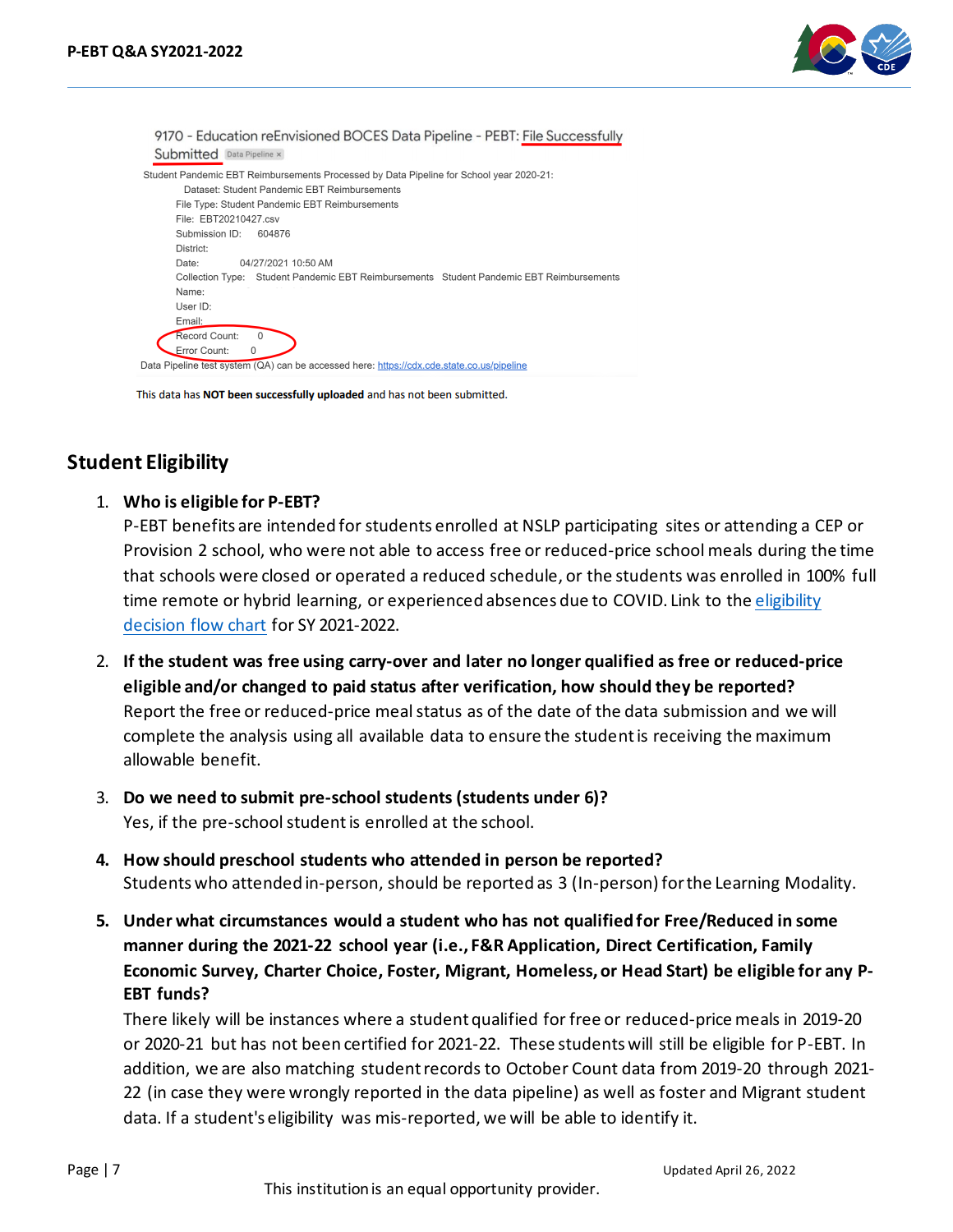

#### **6. Should the following groups of students be included in the data submission?**

- a. Detention Center students:If you choose to include detention center students in the data collection, we encourage you to work with your facility school/detention center to see which entity/LEA are reporting those students.
- b. Head Start students: Head Start students should be reported if they are enrolled in your LEA and should also be reported as free lunch eligible. Head Start is a categorically eligible program that allows students to be automatically eligible for free school meals.
- c. Private Providers: We are collecting data for participating NSLP private schools outside of the data pipeline collection. Very few participating NSLP private schools are associated with a public school district.

## <span id="page-7-0"></span>**School Learning Models**

- 1. **Our district/school was in-person all year/provided grab and go meals to remote learners/does not serve NSLP/is full time on-line remote learning. Do I still need to provide this data collection?**
	- a. The data collection submission is still required as students who opted into remote learning for the entire school year or were part of a reported outbreak from CDHPE may be eligible for P-EBT. Link to the eligibility [decision flow chart](https://www.cde.state.co.us/nutrition/pebteligibilityflowchart) for SY 2021-2022. Remote or hybrid students that may have received grab and go meals while not learning in-person are still eligible for P-EBT.
	- b. Parents will also have the opportunity to submit a dispute if their student was absent due to a COVID-related reason and was NOT part of a CDPHE outbreak. Attendance data will need to be confirmed. If a district does not provide attendance data, requests will be made individually if parents submit a dispute for that verification
	- c. This data collection will be used to issue summer benefitsto qualifying students.
- 2. **Students who moved between remote, hybrid and in-person learning throughout the year?** Multiple records for the same student can be submitted in the P-EBT Data Collection via the CDE Data Pipeline to show any changes in learning modality across the semesters. A timeframe for each record can be reported to ensure the correct benefit amount is assigned to the student for each change in learning modality.
- 3. **Our school district was remote for several weeks, and then cohorts quarantined at different times. Do we need to report the periods each student was remote?**

CDE will assess these situations via the online survey provided to all school districts. The fall semester survey was previously sent out, and a similar survey will be provided for Spring semester. Recipients will receive the survey via email and an announcement will be made in the DISH.

4. **Why does the collection ask for student-level full time remote learning?**

Information regarding studentswho opted in for fully remote learning is only collected at the local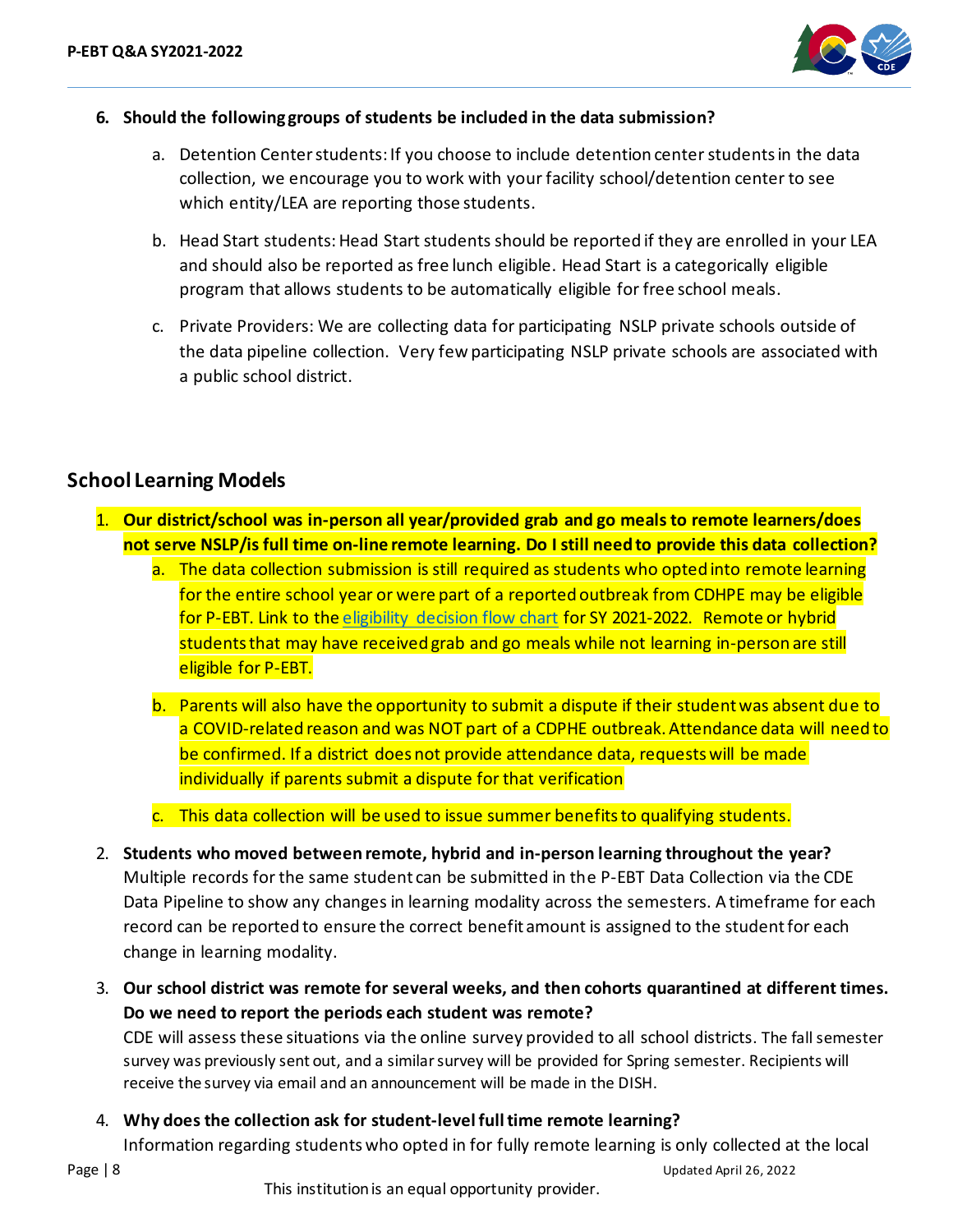

level. For the 2021-2022 P-EBT Data Collection, there are four learning modalities districts can select for each student (multiple records can be submitted for the same student to account for changes in the learning modality throughout each semester). The available learning modalities include:

- a. 1 100% Full Time Remote Learning (remains enrolled in their local bricks and mortarschool)
- b. 2 Hybrid
- c. 3 In-Person
- d. 4 Enrolled in an Online Academy (is not enrolled on local bricks and mortarschool)

#### 5. **How do I treat students in a full-time on-line school?**

If you have students that normally are enrolled in an online school (not a brick and mortar in-person school site) you will mark those students as Enrolled in On-Line academy.

- 6. **Students enrolled in their brick-and-mortar school** but attend online 100% of the time The student should be reported as remote.
- 7. **If the student had a teacher that taught in-person and remote**?
	- a. If the student was in-person, they should be reported as in-person even if the teacher taught both in-person and remote students.
	- b. If the student was remote, the student should be reported as such even if the teacher taught both in-person and remote students.
	- c. If the student was in-person sometimes and remote sometimes, being taught by the same person, they should be considered hybrid and reported accordingly.

#### **8. If the student was remote due to COVID for 1 day, so we need to include them?**

- a. Yes, if any student absences correspond to a CDPHE reported outbreak, the student could receive benefits. Parents will also have the opportunity to submit a dispute if their student was absent due to a COVID-related reason and was NOT part of a CDPHE outbreak
- 9. **What if we have charter schools that report to the Local Education Agency (LEA) of Charter School Institute (CSI)?**

CSI will be reporting for schools that are under their LEA. If you're a Charter School under CSI we highly encourage that you provide the most up to date student information for purposes of accurate reporting.

#### **Learning Modality Data**

1. **What is the month-by-month learning modality?** For the 2021-2022 school year, instead of providing month-by-month learning modality, districts are asked to provide data about any unplanned COVID related closures for any of their schools